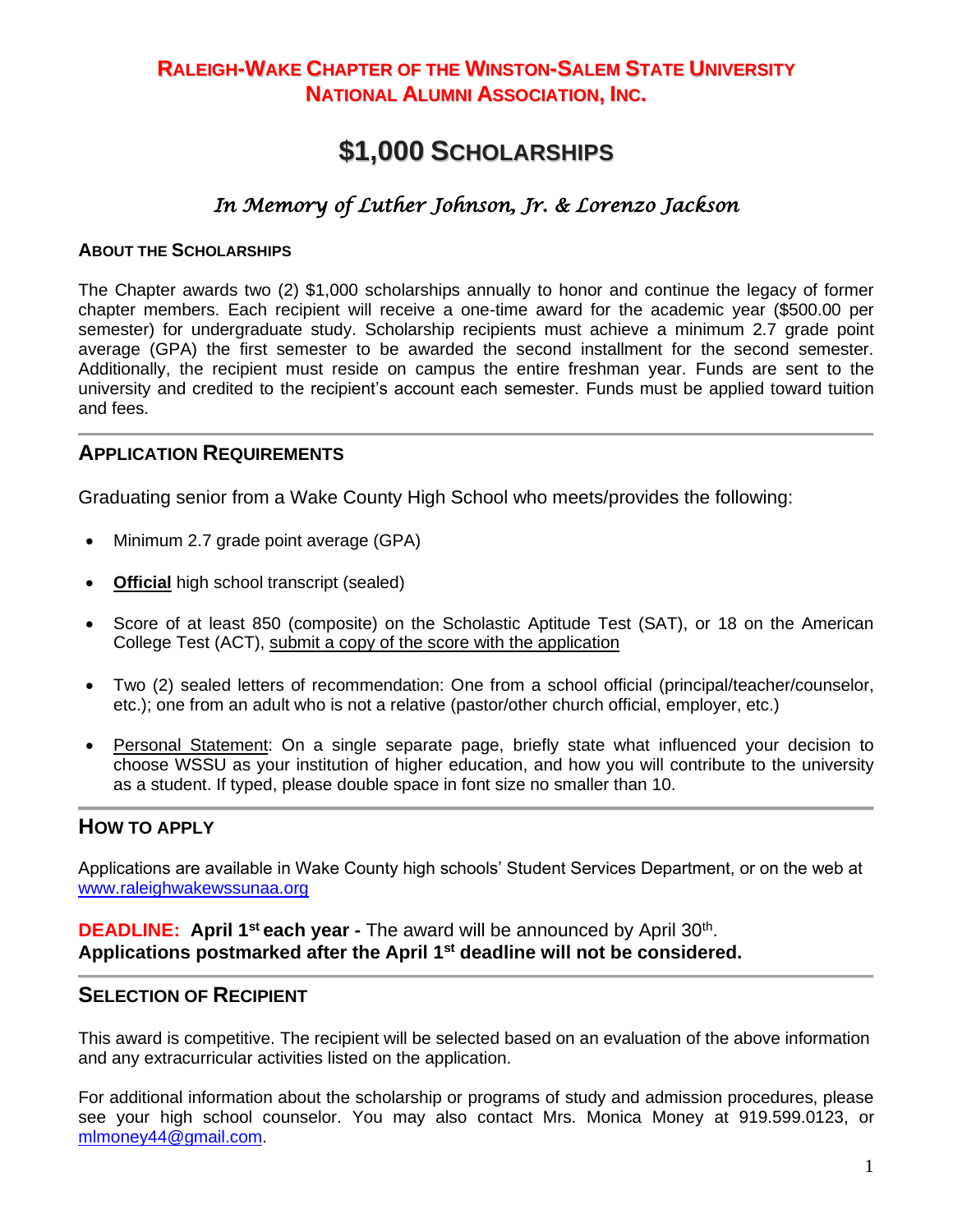#### **RALEIGH-WAKE CHAPTER OF THE WINSTON SALEM STATE UNIVERSITY NATIONAL ALUMNI ASSOCIATION, INC.**

# **\$1,000 Scholarship Application**

# *In Memory of Luther Johnson, Jr. & Lorenzo Jackson*

| Last                           | First                                                                                                                                                                              |                                 | Middle Initial |
|--------------------------------|------------------------------------------------------------------------------------------------------------------------------------------------------------------------------------|---------------------------------|----------------|
|                                |                                                                                                                                                                                    |                                 |                |
|                                | Street or Post Office Box Number                                                                                                                                                   |                                 |                |
| City                           |                                                                                                                                                                                    | State <b>Zip Code</b>           |                |
|                                |                                                                                                                                                                                    |                                 |                |
|                                |                                                                                                                                                                                    |                                 |                |
|                                |                                                                                                                                                                                    |                                 |                |
|                                |                                                                                                                                                                                    | Sex: $\Box$ Male $\Box$ Female  |                |
| 1.<br>2.                       | <u> 1980 - John Barnett, fransk politiker (d. 1980)</u><br><u> 1990 - Jan Alexander de Carlos de Carlos de Carlos de Carlos de Carlos de Carlos de Carlos de Carlos de Carlos </u> |                                 |                |
|                                | <b>EDUCATION INFORMATION</b>                                                                                                                                                       |                                 |                |
|                                |                                                                                                                                                                                    |                                 |                |
| Address: _______               | Street or Post Office Box Number                                                                                                                                                   |                                 |                |
|                                |                                                                                                                                                                                    |                                 |                |
| City                           |                                                                                                                                                                                    | Zip Code<br>State               |                |
| <b>High School Class Rank:</b> |                                                                                                                                                                                    | Grade Point Average: __________ |                |
|                                | SAT Score: ________________Date Taken: _____________(month/year) Enclose a copy                                                                                                    |                                 |                |
|                                | ACT Score: Date Taken:                                                                                                                                                             | (month/year) Enclose a copy     |                |
|                                | Have you applied for admission to Winston-Salem State University? $\Box$ Yes $\Box$ No                                                                                             |                                 |                |
|                                | Have you been accepted to WSSU? $\Box$ Yes $\Box$ No Expected date of enrollment:                                                                                                  |                                 |                |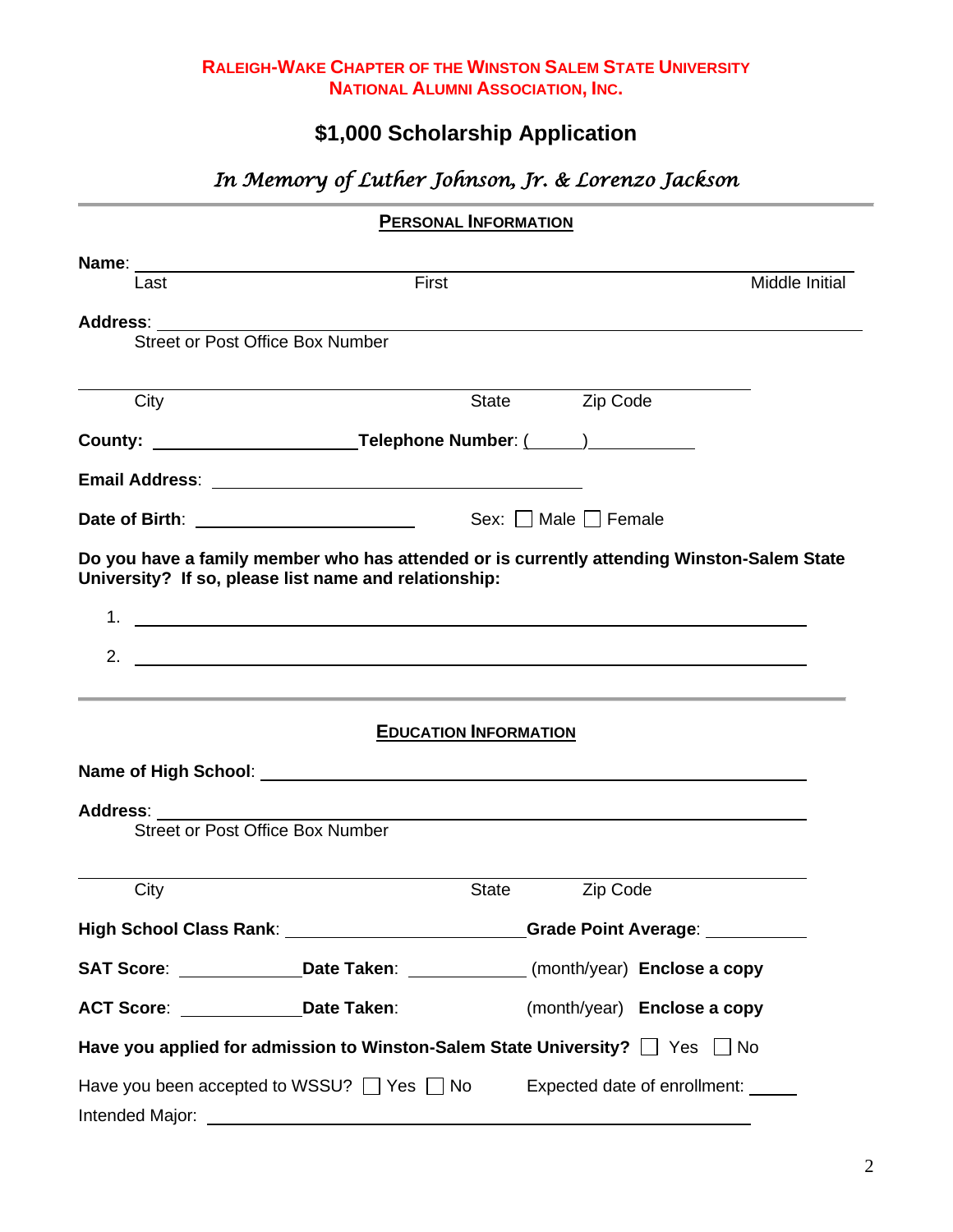#### **EXTRA CURRICULA ACTIVITIES**

#### **Please List any Activities, including sports, volunteer service and work experience**

| <b>AWARDS AND RECOGNITIONS</b> | <b>DATE</b> |
|--------------------------------|-------------|
|                                |             |
|                                |             |
| റ<br>U.                        |             |
| ᠇.                             |             |

#### **ORGANIZATIONS DATE**

| <b>UNUANILA HUNU</b> | PAIL |
|----------------------|------|
|                      |      |
| ⌒<br>$\mathcal{L}$   |      |
| ⌒<br>. ب             |      |
| 4.                   |      |

| <b>OTHER ACTIVITIES AND VOLUNTEER SERVICE</b> | <b>DATE</b> |
|-----------------------------------------------|-------------|
|                                               |             |
|                                               |             |
| ິ                                             |             |
|                                               |             |

### **CERTIFICATION**

I hereby certify that the information provided in this application is complete and correct to the best of my knowledge. If I am granted this scholarship from the Raleigh-Wake Chapter of the Winston-Salem State University National Alumni Association, I hereby certify that:

- I have read and accepted information provided by the selection committee.
- I give the Raleigh-Wake Alumni Chapter permission to verify information submitted within the scholarship application.
- I will be a full-time student as defined by the Office of the Registrar at Winston-Salem State University.
- I will use the proceeds of this scholarship only for the payment of tuition and required fees, for room and board and similar living expenses, for institutional equipment, materials, books, and for other approved expenses.
- I will reside on campus the entire freshman year.

|--|--|--|--|--|--|--|--|--|

**Signature of Applicant Date**